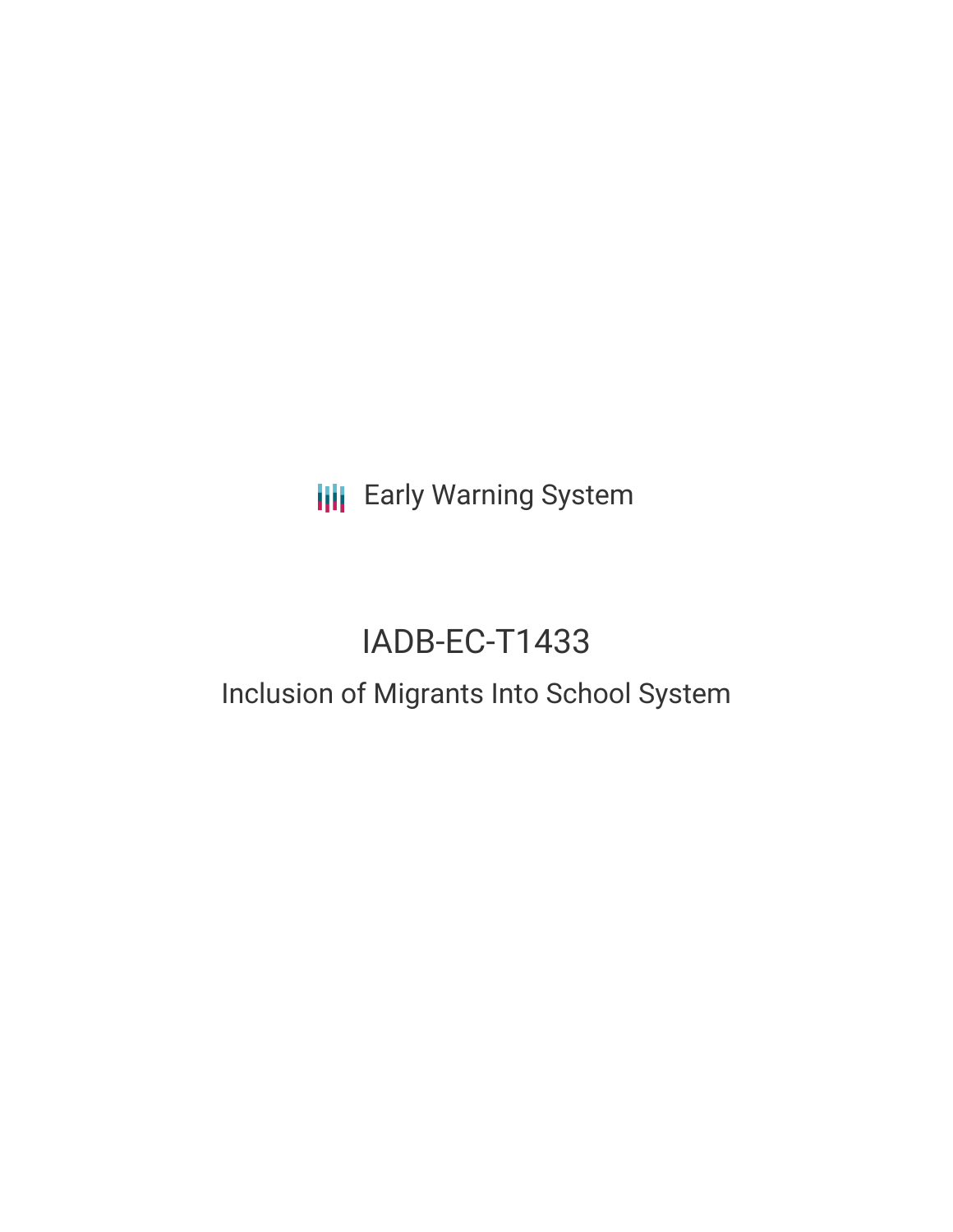#### **Quick Facts**

| <b>Countries</b>               | Ecuador                                     |
|--------------------------------|---------------------------------------------|
| <b>Financial Institutions</b>  | Inter-American Development Bank (IADB)      |
| <b>Status</b>                  | Approved                                    |
| <b>Bank Risk Rating</b>        | C                                           |
| <b>Voting Date</b>             | 2019-08-09                                  |
| <b>Borrower</b>                | Government of Ecuador                       |
| <b>Sectors</b>                 | Education and Health, Technical Cooperation |
| <b>Investment Type(s)</b>      | Grant                                       |
| <b>Investment Amount (USD)</b> | $$0.50$ million                             |
| <b>Project Cost (USD)</b>      | $$0.50$ million                             |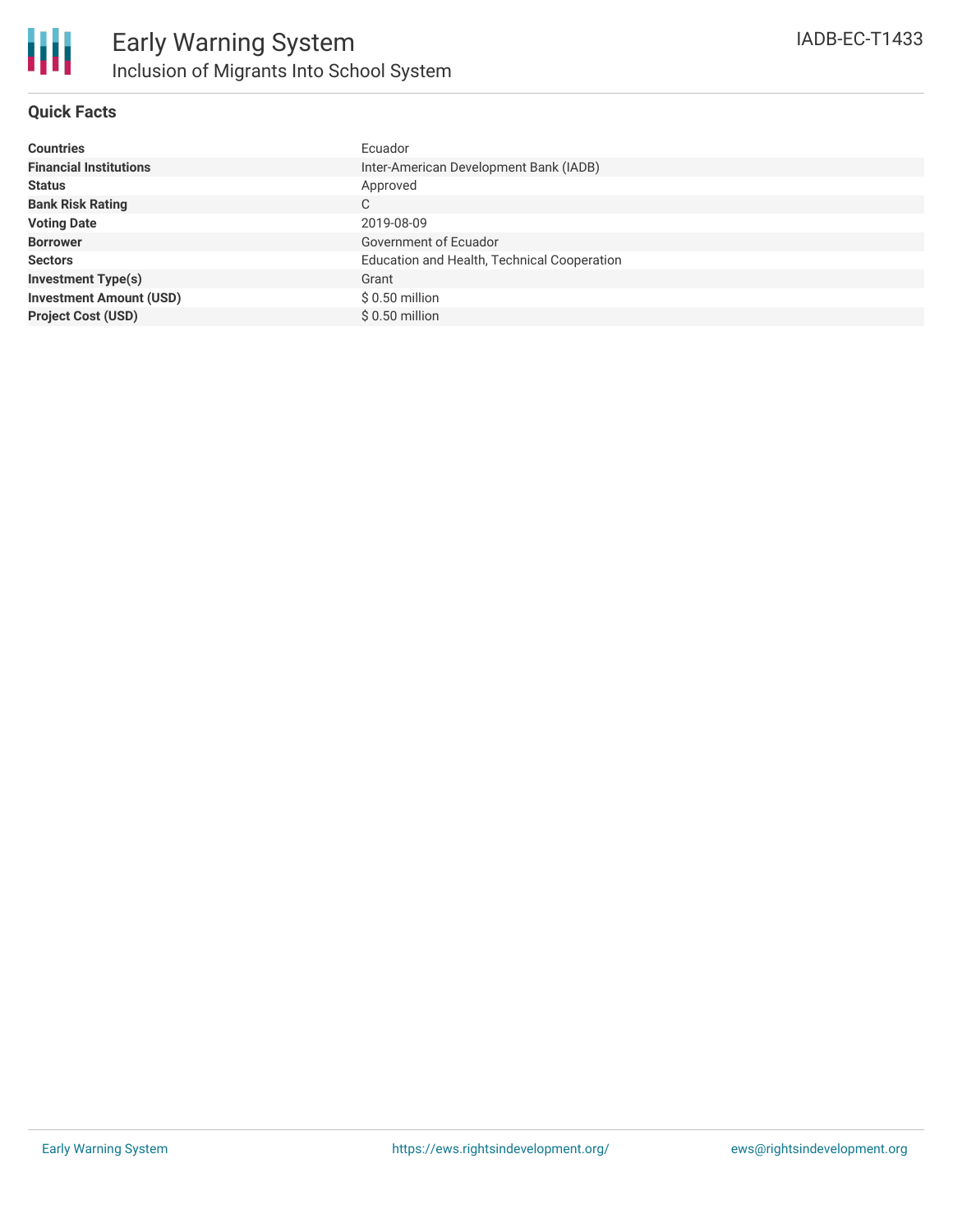



#### **Project Description**

The objective of this TC is to provide support to the Government of Ecuador to improve quick response to inclusion of migrants and vulnerable populations in the school system. Specifically, this TC will finance: (i) increase efficiency of assignment of students, especially migrants and vulnerable populations, (ii) increase access to schooling in vulnerable areas with significant concentration of migrants (iii) evaluation and dissemination of the results.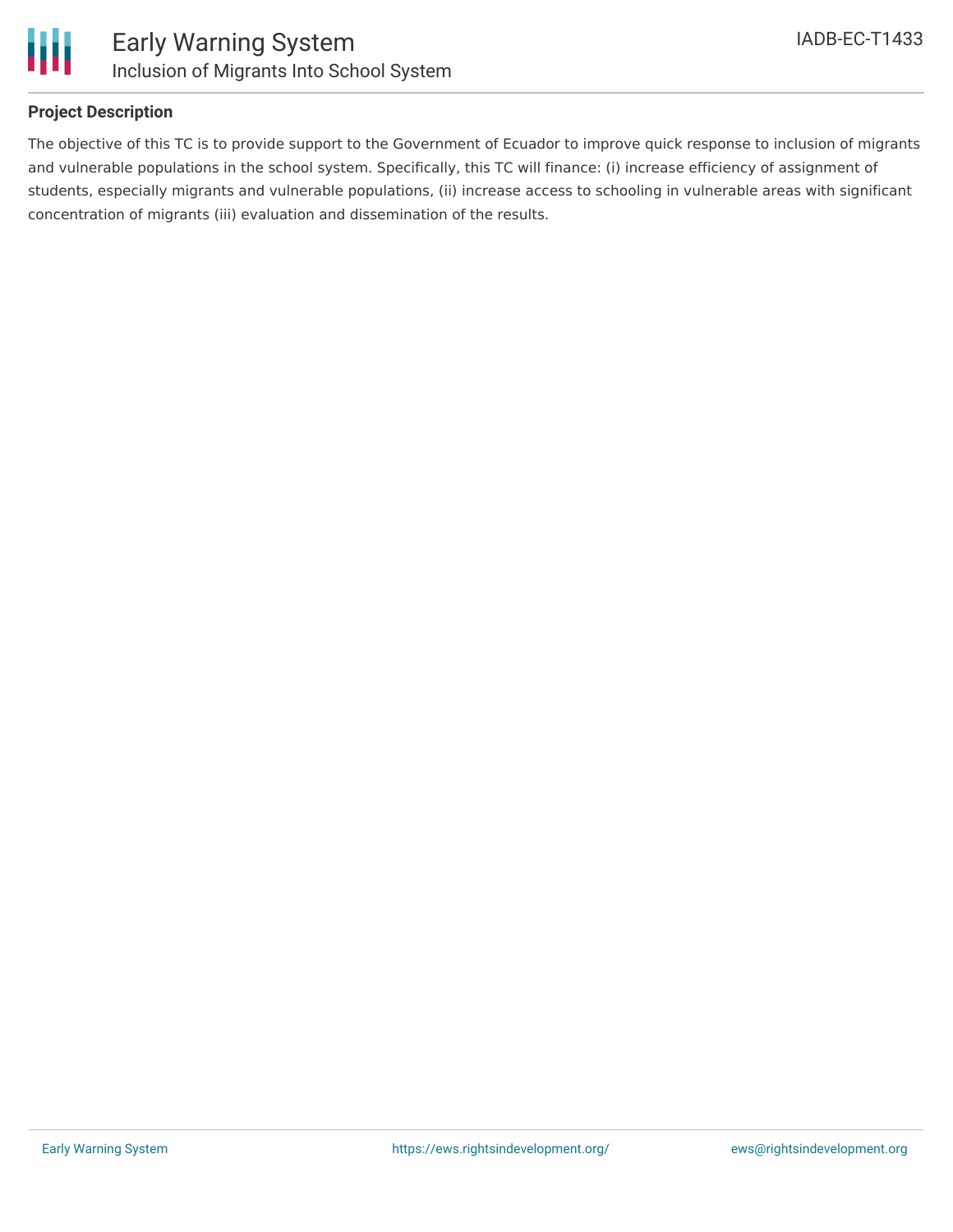

## Early Warning System Inclusion of Migrants Into School System

#### **Investment Description**

• Inter-American Development Bank (IADB)

Ordinary Capital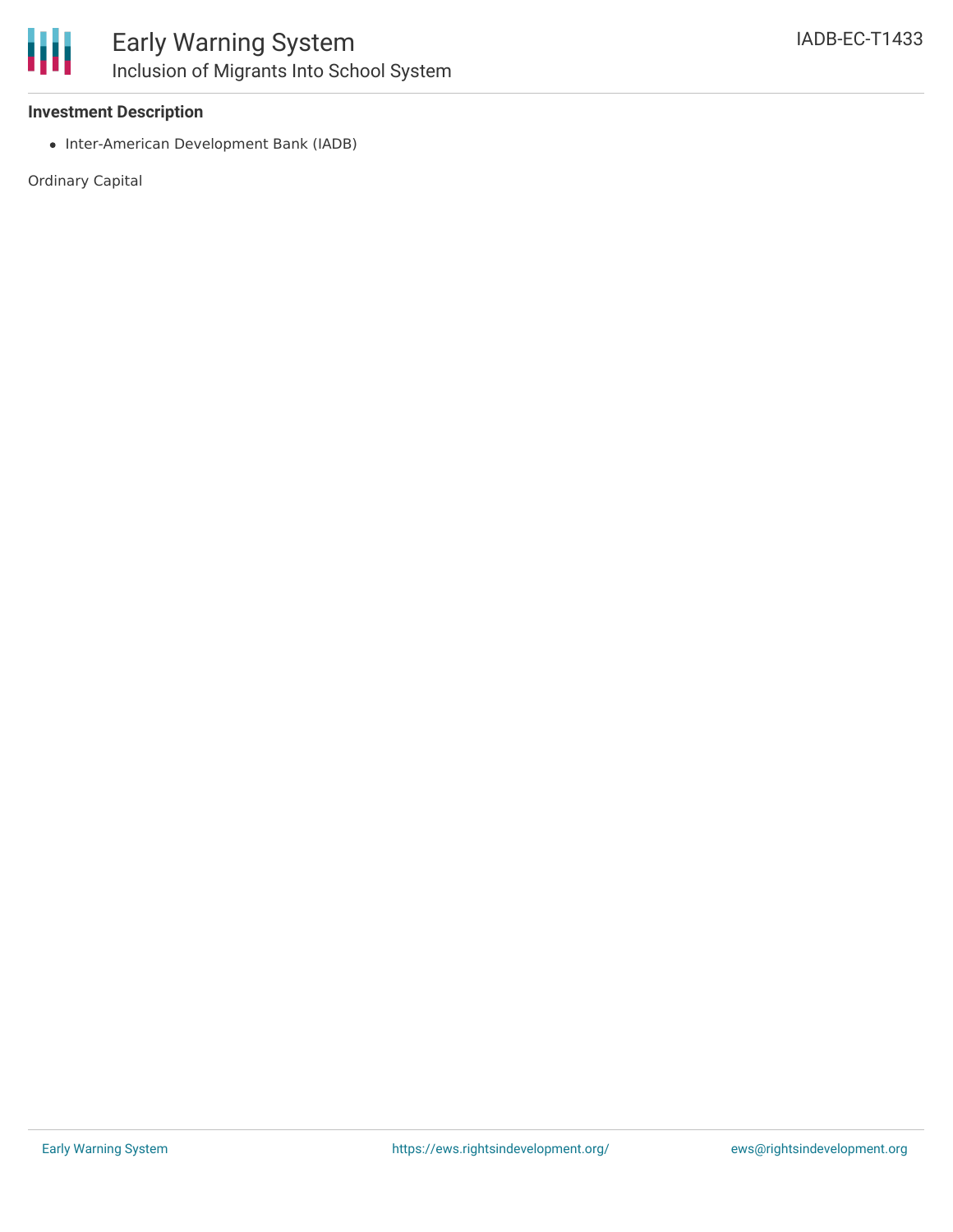

#### **Contact Information**

#### ACCOUNTABILITY MECHANISM OF IADB

The Independent Consultation and Investigation Mechanism (MICI) is the independent complaint mechanism and fact-finding body for people who have been or are likely to be adversely affected by an Inter-American Development Bank (IDB) or Inter-American Investment Corporation (IIC)-funded project. If you submit a complaint to MICI, they may assist you in addressing the problems you raised through a dispute-resolution process with those implementing the project and/or through an investigation to assess whether the IDB or IIC is following its own policies for preventing or mitigating harm to people or the environment. You can submit a complaint by sending an email to MICI@iadb.org. You can learn more about the MICI and how to file a complaint at http://www.iadb.org/en/mici/mici,1752.html (in English) or http://www.iadb.org/es/mici/mici,1752.html (Spanish).